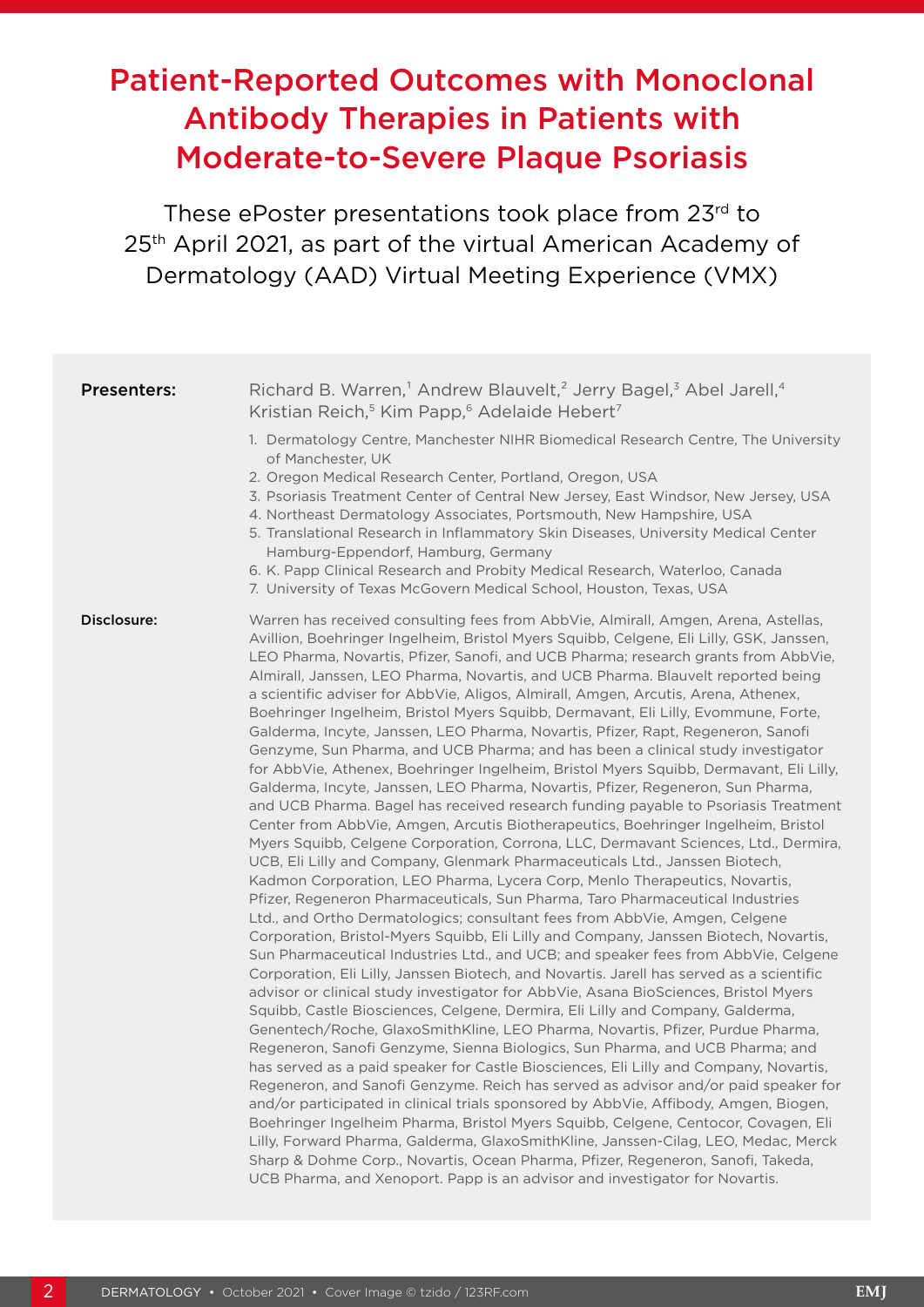|                   | Hebert has received honoraria from Biofrontera, Cassiopea, Galderma, LEO, Ortho<br>Dermatologics, and Pfizer; served on data and safety monitoring boards for<br>Bausch Health, GlaxoSmithKline, and Regeneron; and received research grants<br>(paid to UTHealth McGovern Medical School) from Galderma, LEO, Mayne, Ortho<br>Dermatologics, Pfizer, Promius, Sienna, and UCB. |
|-------------------|---------------------------------------------------------------------------------------------------------------------------------------------------------------------------------------------------------------------------------------------------------------------------------------------------------------------------------------------------------------------------------|
| Acknowledgements: | Medical writing assistance was provided by Jennifer Taylor, London, UK. Our thanks<br>are given to the presenters and authors of the ePosters summarised in this article.                                                                                                                                                                                                       |
| Support:          | This article was funded by an educational grant from UCB Pharma, who had no input<br>into its content. The views and opinions expressed are those of the speakers.                                                                                                                                                                                                              |
| Citation:         | EMJ Dermatol. 2021;9[Suppl 7]:2-10.                                                                                                                                                                                                                                                                                                                                             |

#### Meeting Summary

Richard B. Warren highlighted Psoriasis Symptoms and Impacts Measure (P-SIM) responses from the Phase III BE VIVID trial in patients receiving the IL-17A/F inhibitor bimekizumab (BZK) versus the IL-12/23 inhibitor ustekinumab (UST) or placebo (PBO). Warren also presented P-SIM responses, focusing on the BE SURE trial in patients receiving BZK versus the TNF inhibitor adalimumab (ADA). In a further presentation from the BE SURE trial, Andrew Blauvelt discussed how improved disease control translates into quality of life (QoL) in patients receiving BZK compared with ADA. Jerry Bagel highlighted patient-reported outcomes (PROs) following treatment with the IL-17A inhibitor ixekizumab (IXE), the TNF inhibitor etanercept (ETN), and UST from the UNCOVER-3 and IXORA-S Phase III trials. Additional findings with IXE were discussed by Abel Jarell in an oral presentation on the durability of skin clearance improvement with IXE versus the IL-23 inhibitor guselkumab (GUS) in the IXORA-R trial. Further GUS results were presented from the Phase III VOYAGE 2 trial on healthrelated quality of life (HRQoL), depression and anxiety, and work productivity up to 5 years. In another analysis with long-term follow-up, Kim Papp reported effectiveness and QoL outcomes in patients treated with the IL-17A inhibitor secukinumab (SEC) for up to 36 months in the international PURE registry. Moving to the IL-17 receptor A inhibitor brodalumab (BRO), Adelaide Hebert presented a post hoc analysis of Psoriasis Symptom Inventory (PSI) response rates and scores stratified by sex and skin clearance levels in the AMAGINE-2 and AMAGINE-3 trials.

## Psoriasis Symptoms and Impacts Measure (P-SIM) Responses: The BE VIVID Bimekizumab in Moderate-to-Severe Plaque Psoriasis Phase III Trial

#### Richard B. Warren

Warren presented P-SIM responses from the Phase III BE VIVID trial in patients with moderate-to-severe plaque psoriasis.<sup>1,2</sup> P-SIM is a novel, validated PRO tool developed to capture key signs, symptoms, and life impacts of plaque psoriasis.3

P-SIM data were used to compare patientperceived itching, pain, and scaling in patients receiving the IL-17A/F inhibitor BZK versus the IL-12/23 inhibitor UST or PBO. P-SIM items were scored daily (0–10; no–very severe) using a handheld PRO device and averaged weekly through Week 16. The authors reported the proportions of patients achieving a ≥4-point reduction from baseline (indicating marked clinically meaningful improvement) and a score of 0 or 1 (no or minimal impact of the symptom).

A total of 567 patients were randomly allocated in a 4:2:1 ratio to BZK 320 mg every 4 weeks (q4w; n=321); UST 45/90 mg (dosing was based on body weight) at baseline and Week 4 then every 12 weeks (n=163); or PBO (n=83) to Week 16 then BZK q4w to Week 52.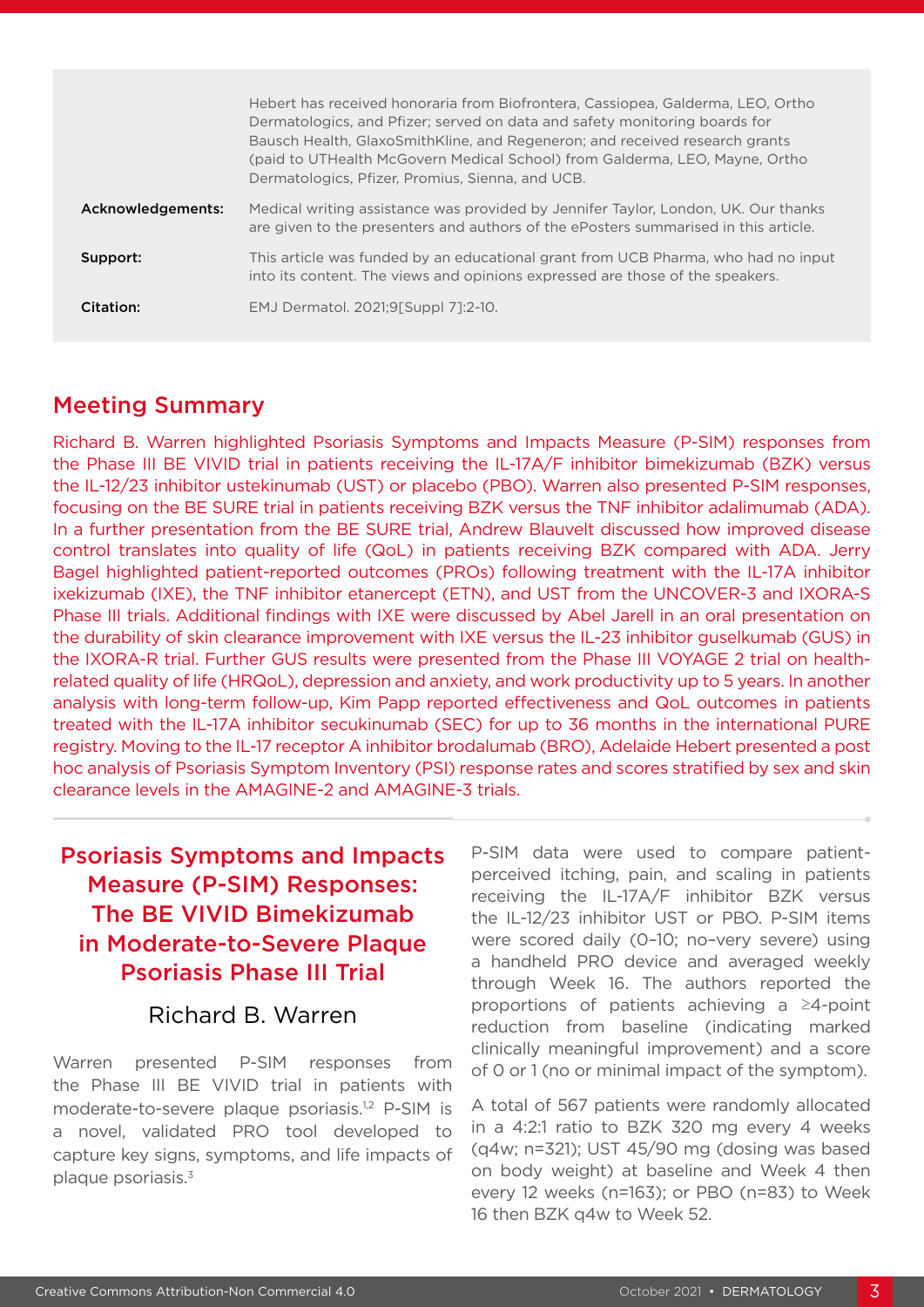The authors reported that at Week 16, the proportions of patients receiving BZK, UST, and PBO achieving a ≥4-point reduction from baseline were 68.0%, 54.8%, and 11.3% for itching (BZK versus PBO: p<0.001; BZK versus UST: nominal p<0.02); 73.7%, 60.0%, and 10.4% for pain (BZK versus PBO: p<0.001; BZK versus UST: nominal p<0.02); and 76.0%, 56.7%, and 10.7% for scaling (BZK versus PBO: p<0.001; BZK versus UST: nominal p<0.001), respectively (Figure 1).

The proportions of patients receiving BZK, UST, and PBO achieving a P-SIM score of 0 or 1 at Week 16 were 51.6%, 38.0%, and 3.1% for itching (BZK versus PBO: nominal p<0.001; BZK versus UST: nominal p<0.02); 63.8%, 43.6%, and 7.0% for pain (BZK versus PBO: nominal p<0.001; BZK versus UST: nominal p<0.001); and 68.3%, 37.1%, and 3.0% for scaling (BZK versus PBO: nominal p<0.001; BZK versus UST: nominal p<0.001), respectively.

The authors noted that greater proportions of BZK-treated patients reported rapid and marked clinically meaningful improvements in itching, pain, and scaling after only one dose compared to UST and PBO.

### Psoriasis Symptoms and Impacts Measure (P-SIM) Responses: The BE SURE Bimekizumab in Moderate-to-Severe Plaque Psoriasis Phase III Trial

#### Richard B. Warren

Warren presented P-SIM responses from the BE SURE trial.<sup>4</sup> Patient-perceived itching, pain, and scaling were compared for patients receiving BZK versus the TNF inhibitor ADA through Week 24.



#### Figure 1: Proportions of patients achieving a ≥4-point reduction from baseline in P-SIM Score (NRI).

Patients included in the analysis had a baseline score 4 for the P SIM item of interest.

Missing data were imputed using NRI; if scores were missing for >3 days in a week, the weekly score was considered missing. Comparisons between treatment groups were based on the Cochran Mantel Haenszel test for the general association.

\*nominal p<0.001 versus placebo.

† nominal p<0.02 versus ustekinumab.

‡ nominal p<0.001 versus ustekinumab.

§Ustekinumab dosing was based on weight: patients ≤100 kg at baseline received one ustekinumab 45 mg injection and one placebo injection; patients >100 kg at baseline received two ustekinumab 45 mg injections.

NRI: non-responder imputation; P-SIM: Psoriasis Symptoms and Impacts Measure; q4w: every 4 weeks; q12: every 12 weeks.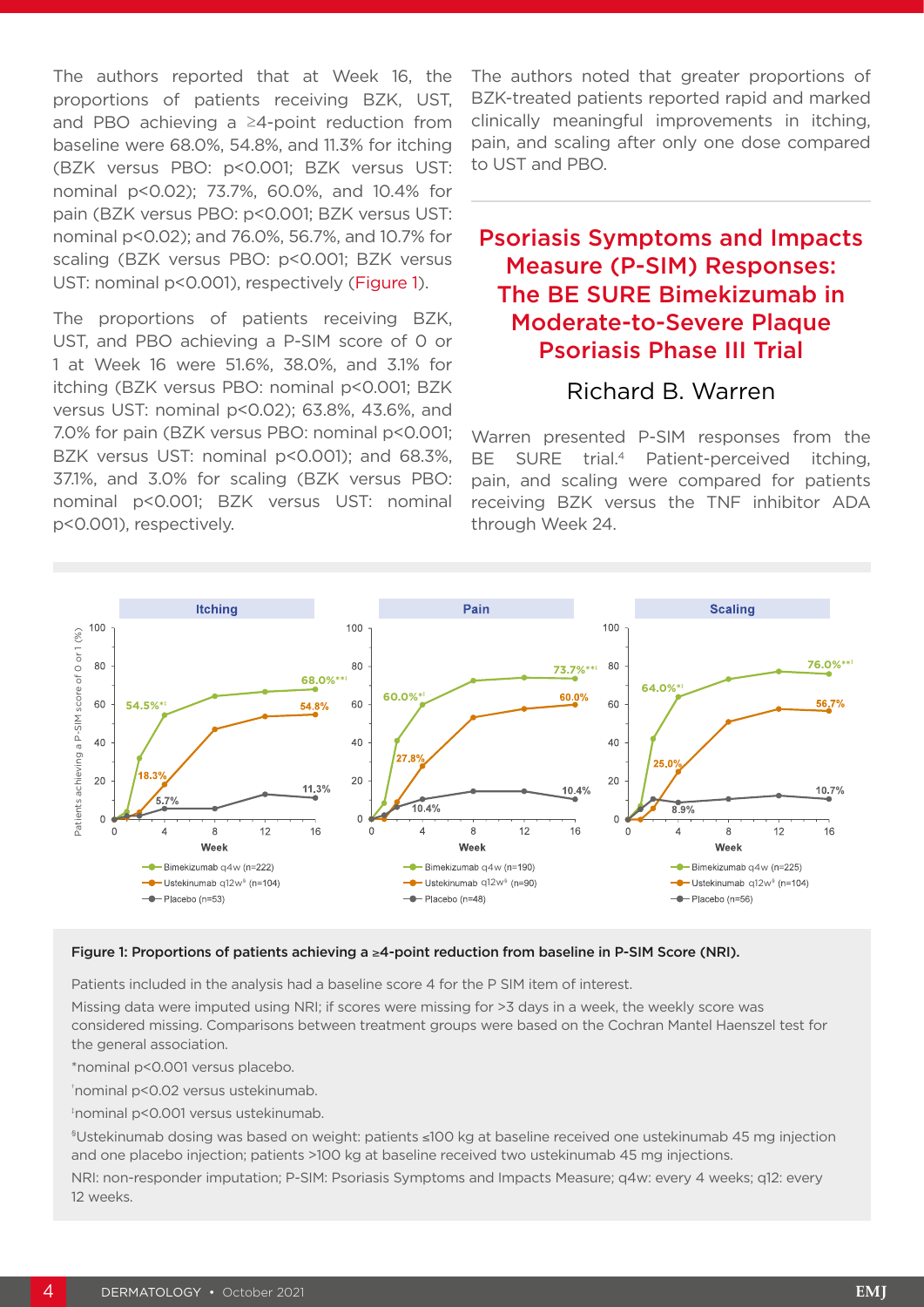A total of 478 patients were randomised 1:1:1 to BZK 320 mg q4w (n=158); BZK q4w to Week 16 then every 8 weeks (q8w) to Week 56 (n=161); or ADA per label to Week 24 then BZK q4w to Week 56 (n=159).

Regarding early PROs at Week 4, the proportions of patients receiving BZK q4w, BZK q4w/q8w, and ADA achieving a ≥4-point reduction from baseline were 49.2%, 50.0%, and 20.6% for itching; 51.4%, 58.3%, and 20.7% for pain; and 56.6%, 58.9%, and 18.3% for scaling, respectively (BZK versus ADA: nominal p≤0.001 for all comparisons). In the longer-term, at Week 24, the corresponding proportions were 66.7%, 65.6%, and 45.8% for itching (BZK versus ADA: nominal p≤0.004); 70.1% (versus ADA: nominal p≤0.001), 67.8% (versus ADA: nominal p≤0.004), and 46.7% for pain; and 69.7% (versus ADA: nominal p≤0.001), 65.9% (versus ADA: nominal p≤0.004), and 47.7% for scaling, respectively.

The authors also showed the proportions of patients receiving BZK q4w, BZK q4w/q8w, and ADA that achieved a P-SIM Score of 0 or 1. For itching, these were 21.5%, 24.8%, and 6.6% at Week 4 (BZK versus ADA: nominal p<0.001); and 50.0%, 50.4% (versus ADA: nominal p<0.05), and 38.0% at Week 24, respectively. For pain, the corresponding figures were 34.4%, 43.3%, and 10.7% at Week 4 (BZK versus ADA: nominal p<0.001); and 56.6%, 58.2% (versus ADA: nominal p<0.05), and 45.5% at Week 24, respectively. For scaling, the results were 31.3%, 34.5%, and 7.4% at Week 4 (BZK versus ADA: nominal p<0.001); and 54.7% (versus ADA: nominal p=0.007), 57.6% (versus ADA: nominal p<0.001), and 37.7% at Week 24, respectively.

The authors concluded that greater proportions of patients treated with BZK reported rapid and clinically meaningful improvements in itching, pain, and scaling and either no or minimal symptoms compared with ADA by Week 24.

Bimekizumab Versus Adalimumab in Plaque Psoriasis: Higher Efficacy Translates into Improvements in Quality of Life in the BE SURE Trial

Andrew Blauvelt

In a further presentation from the BE SURE trial,<sup>5</sup> Blauvelt discussed the relationship between treatment efficacy and QoL in patients with moderate-to-severe plaque psoriasis receiving BZK or ADA.

QoL was assessed using the Dermatology Life Quality Index (DLQI), with DLQI 0/1 indicating no impact of psoriasis on QoL. For psoriasis severity, complete skin clearance was indicated by Psoriasis Area and Severity Index (PASI)=0 wand body surface area (BSA)=0%, while disease control was indicated by PASI ≤2 and BSA ≤1%.

The authors reported data at Weeks 24 and 56 for patients independently and simultaneously achieving absolute PASI or BSA thresholds and DLQI 0/1 in the BZK q4w, BZK q4w/q8w, and ADA groups.

At Week 24, higher proportions of patients treated with BZK q4w and q4w/q8w achieved complete skin clearance, disease control, and no impact on QoL compared to ADA.

For complete skin clearance, proportions achieving PASI=0 at Week 24 in the BZK q4w, BZK q4w/q8w, and ADA groups were 71.8%, 71.1%, and 32.0%, respectively. For BSA=0%, the corresponding proportions were 71.8%, 71.8%, and 32.7%, respectively. For disease control at Week 24, the proportions of patients achieving PASI ≤2 in the BZK q4w, BZK q4w/ q8w, and ADA groups were 91.3%, 94.0%, and 59.9%, respectively. In addition, for BSA ≤1%, the corresponding proportions were 83.2%, 83.2%, and 45.6%, respectively.

Regarding QoL at Week 24, DLQI 0/1 was achieved by 71.1%, 73.5%, and 52.4% in the BZK q4w, BZK q4w/q8w, and ADA groups, respectively.

Considering the psoriasis severity and QoL measures together at Week 24, greater proportions of patients treated with BZK q4w and q4w/q8w simultaneously achieved DLQI 0/1 and PASI or BSA thresholds compared to ADA. Both PASI=0 and DLQI 0/1 were achieved by 55.4%, 55.8%, and 24.8% in the BZK q4w, BZK q4w/q8w, and ADA groups, respectively. The corresponding proportions for both BSA=0 and DLQI 0/1 were 55.4%, 56.5%, and 24.8%, respectively.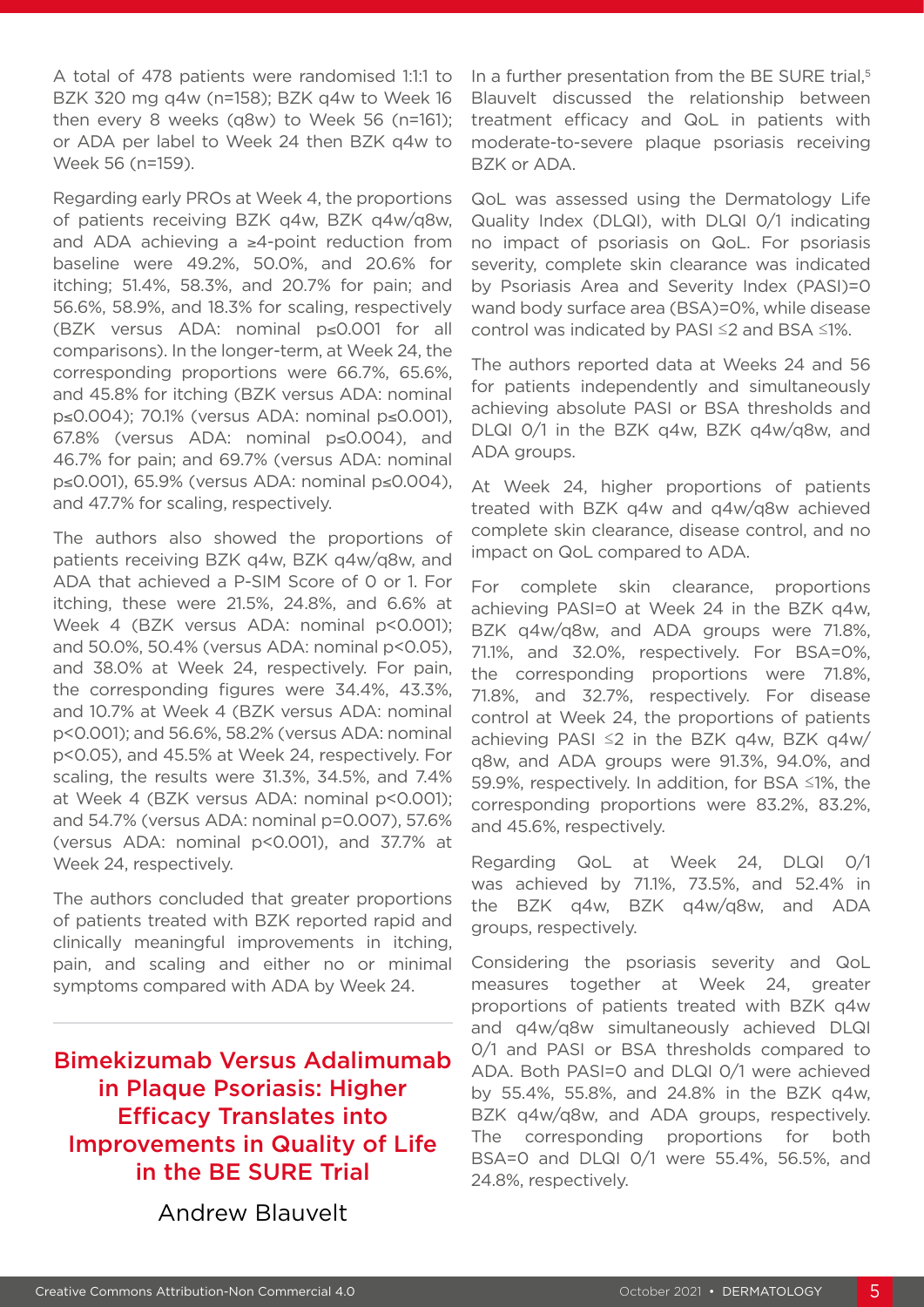At Week 56, the majority of patients in both BZK groups achieved complete skin clearance, as demonstrated by PASI=0 for 81.4% and 79.0% in the q4w and q4w/q8w groups, respectively. Simultaneous achievement of both PASI=0 and DLQI 0/1 occurred in 77.9% and 76.8% of the q4w and q4w/q8w groups, respectively.

The authors concluded that at Week 24, patients treated with BZK showed substantially higher levels of skin clearance with no impact of psoriasis on QoL, relative to patients treated with ADA. After 1 year of treatment with BZK, >75% of patients achieved complete skin clearance and reported no residual impact of psoriasis on QoL.

Sustained and Rapid Improvements in Patient-Reported Outcomes for Patients with Moderate-to-Severe Psoriasis with Moderate and High Body Surface Area Treated with Ixekizumab: UNCOVER-3 and IXORA-S

#### Jerry Bagel

Bagel highlighted PROs following treatment with the IL-17A inhibitor IXE, the TNF inhibitor ETN, and UST in adults with moderate-to-severe plaque psoriasis. Side-by-side results were presented from two Phase III trials.<sup>6</sup>

UNCOVER-3 compared the efficacy and safety of IXE to ETN and PBO. Patients received PBO, ETN, or IXE (80 mg q4w or every 2 weeks [q2w]). Results were reported for patients who completed 12 weeks of PBO, ETN or IXE q2w, followed by IXE q4w through Week 264 in the extension period. IXORA-S compared the efficacy and safety of IXE with UST. Results were reported for patients who received IXE or UST label dosing through 52 weeks.

The authors reported response rates and median times to first itch Numeric Rating Scale (NRS)=0 and Patient Global Assessment (PatGA)=0. Treatment groups were stratified by baseline, middle, or upper BSA 10–20% or >20%.

Regarding response rates in UNCOVER-3 at Week 264, the proportions of patients with BSA 10–20% achieving itch NRS=0 in the PBO, ETN, and IXE q2w/q4w groups were 50.8%, 54.8%, and 54.1%, respectively. The corresponding proportions for patients with BSA >20% were 52.0%, 50.3%, and 46.9%, respectively. Looking at PatGA=0 in the subgroup of patients with BSA 10–20%, this indicator was achieved by 50.0%, 56.1%, and 57.5% of the PBO, ETN, and IXE q2w/ q4w groups, respectively. The corresponding rates for the BSA >20% subgroup were 48.1%, 50.7%, and 46.9%, respectively.

Response rates at Week 52 in the BSA 10–20% subgroup of IXORA-S were higher for IXE q2w/q4w compared to UST for both itch NRS=0 (50.9% versus 33.3%) and PatGA=0 (52.8% versus 36.1%). In the BSA >20% subgroup, itch NRS=0 rates were similar (IXE: 36.9%; UST: 37.0%) while response rates for PatGA=0 were higher in the IXE groups (45.6%) compared to the UST group (32.9%).

Median times were reported next. For the BSA 10–20% subgroup, median weeks to itch NRS=0 in UNCOVER-3 were 12.4, 25.1, and 24.0 in the IXE, ETN, and PBO groups, respectively. In IXORA-S, median times were 12.1 and 28.7 weeks for IXE and UST, respectively. For BSA >20%, median weeks to itch NRS=0 in UNCOVER-3 were 12.1, 24.6, and 24.1 in the IXE, ETN, and PBO groups, respectively. In IXORA-S, median times were 16.3 and 24.0 weeks for IXE and UST, respectively. The authors noted that similar trends in median time to first PatGA=0 response were observed.

They concluded that patients with baseline BSA 10–20% or >20% treated with IXE demonstrated sustained high levels of complete resolution of itch and elimination of disease severity through 264 weeks. Median times to itch NRS=0 and PatGA=0 were shorter for IXE than for ETN or UST in both BSA subgroups.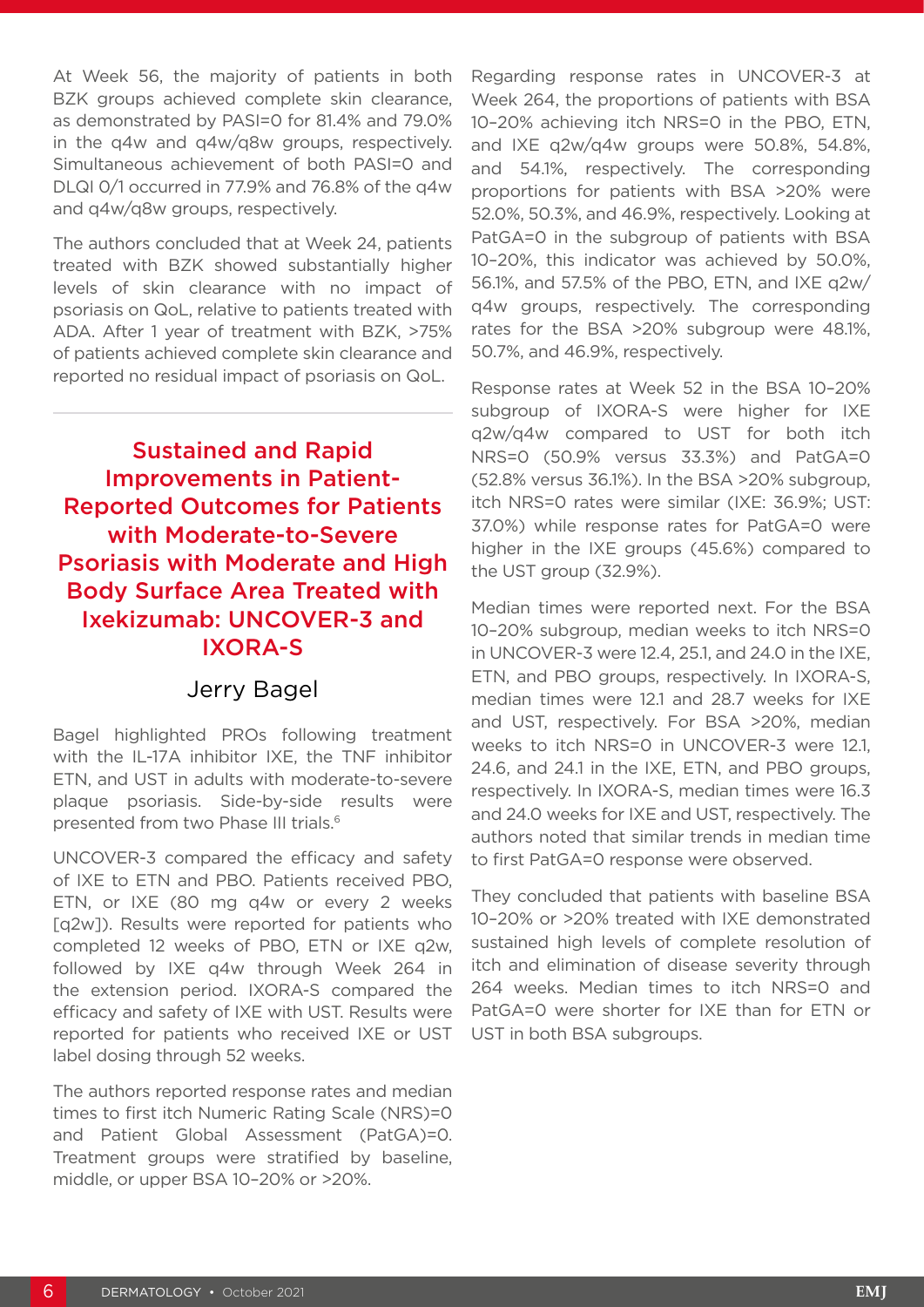### Ixekizumab Provides More Durable Improvements in Skin Clearance, Itch, and Quality of Life than Guselkumab in Patients with Moderate-to-Severe Psoriasis: 24-week Results From IXORA-R

#### Abel Jarell

Jarell gave an oral presentation of an ePoster with results on skin clearance, itch, and QoL in patients with moderate-to-severe psoriasis treated with IXE versus GUS in the IXORA-R trial.7

IXORA-R was a Phase IV, randomised, doubleblind, head-to-head, multicentre trial comparing the efficacy and safety of IXE with GUS. It was previously reported that significantly more patients treated with IXE versus GUS achieved the primary endpoint of complete skin clearance (PASI 100) at Week 12.8

In the current analysis, the authors compared the durability of skin clearance improvement (PASI 90 and PASI 100) with IXE versus GUS over 24 weeks of treatment. In addition, the authors evaluated the associations of durable improvement in PASI 90 and PASI 100 with QoL (DLQI 0/1) and itch NRS=0 at 24 weeks.

A total of 1,027 patients were randomised 1:1 to standard dosing of IXE (n=520) or GUS (n=507) for 24 weeks. Regarding the durability of skin clearance improvement, a greater proportion of patients treated with IXE maintained PASI 90 for >12 consecutive weeks compared to those receiving GUS (64% versus 47%, respectively; p<0.001). The corresponding proportions maintaining PASI 100 for >12 consecutive weeks were 32% and 19%, respectively (p<0.001).

Jarell presented the DLQI 0/1 and itch NRS=0 response rates at Week 24 stratified by >12 versus <12 consecutive weeks with PASI 90 or PASI 100. Patients who maintained PASI 90 or PASI 100 for ≥12 versus <12 consecutive weeks were more likely to achieve DLQI 0/1 (PASI 90: 80% versus 56%; PASI 100: 84% versus 65%; p<0.001) and itch NRS=0 (PASI 90: 59% versus 31%; PASI 100: 72% versus 39%; p<0.001) at Week 24.

Jarell concluded that IXE was superior to GUS in providing durable skin clearance as measured by PASI 90 or PASI 100. In addition, patients with longer duration of skin clearance were more likely to have complete itch resolution and psoriasis was less likely to impact QoL.

### Health-Related Quality of Life and Work Productivity in Patients with Moderate-to-Severe Psoriasis Treated with Guselkumab: 5-year Data from VOYAGE 2

#### Kristian Reich

Results from the Phase III VOYAGE 2 trial9 previously demonstrated greater improvements in measures of HRQoL, depression and anxiety, and work productivity in patients with moderateto-severe plaque psoriasis treated with GUS compared to PBO at Week 16 and ADA at Week 24.<sup>10</sup> In this analysis, Kristian Reich presented results from Week 100 through Week 252 (5 years). $9$ 

A total of 992 patients were randomly allocated to either GUS 100 mg at Weeks 0, 4, and 12 and then q8w; PBO at Weeks 0, 4, and 12, followed by GUS 100 mg at Weeks 16 and 20, and then q8w; or ADA 80 mg at Week 0, 40 mg at Week 1, and finally 40 mg q2w until Week 23. Randomised withdrawal was from Weeks 28–72 and openlabel GUS 100 mg q8w from Weeks 76–252.

HRQoL was assessed using the 36-item Short-Form (SF-36), from which the Physical Component Score (PCS) and Mental Component Score (MCS) are derived. An improvement of ≥5 points in PCS and MCS is considered clinically meaningful. The Hospital Anxiety and Depression Scale (HADS) subscales for anxiety (HADS-A) and depression (HADS-D) were used, with scores ≥8 indicating anxiety or depression, respectively. The Work Limitations Questionnaire (WLQ) was used to determine on-the-job disability in timemanagement, physical, mental-interpersonal, and output scores.

The combined GUS group was defined as patients randomised to GUS at baseline, those randomised to PBO at baseline who crossed over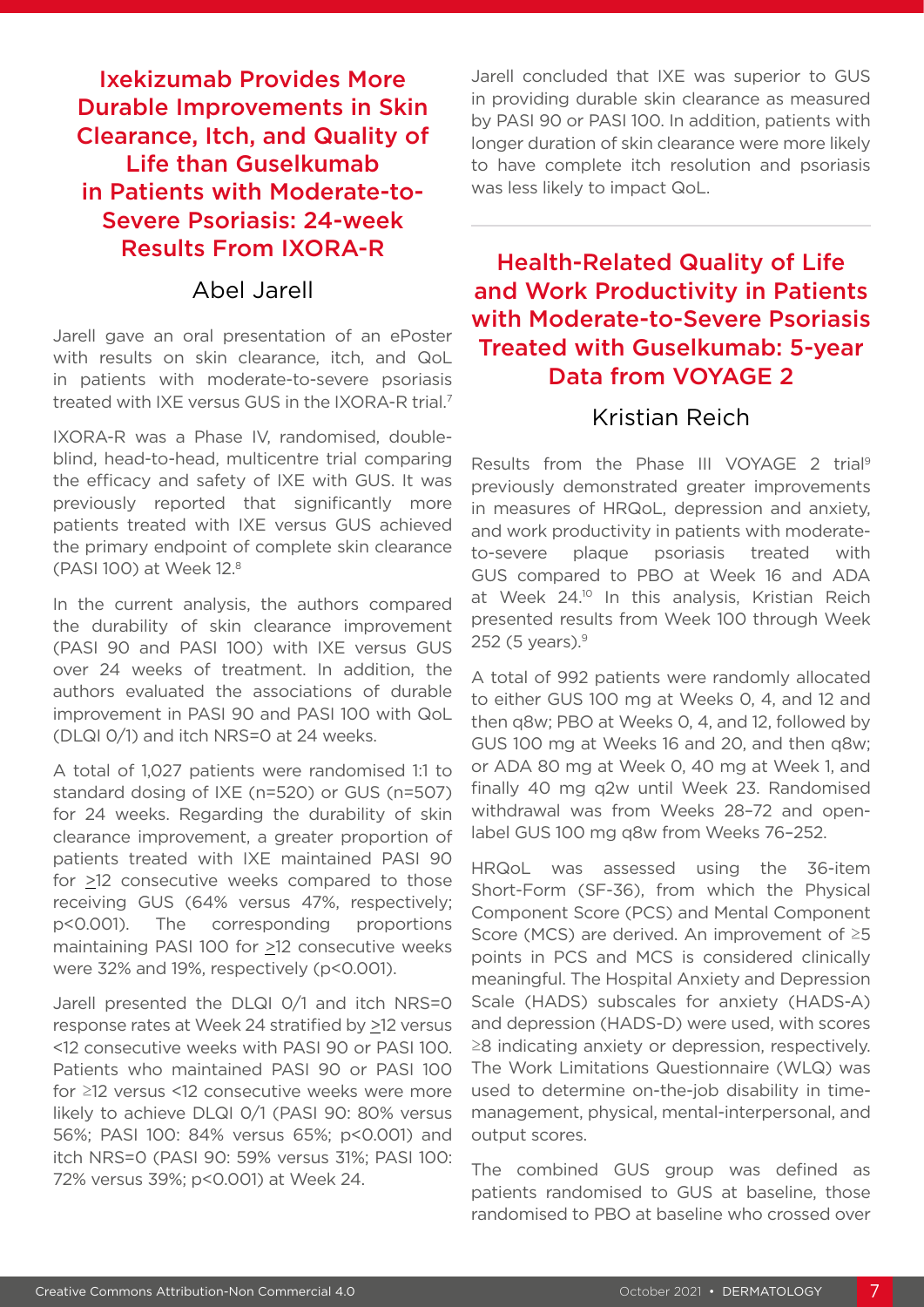to GUS at Week 16, and patients randomised to ADA at baseline who crossed over to GUS at or after Week 28. The authors reported that at Week 100 (n=853), 46.7% and 45.8% achieved clinically meaningful improvement in SF-36 PCS and MCS, respectively, and the results were maintained through Week 252 (n=727; 44.6% and 48.7%).

At Week 100, 55.9% of patients with baseline HADS-A ≥8 (n=329) reported HADS-A <8 and 56.8% of patients with baseline HADS-D ≥8 (n=236) reported HADS-D <8. The results were maintained through Week 252 (HADS-A <8: 60.1% [n=276]; HADS-D <8: 57.4% [n=195]).

The authors reported mean reductions from baseline in the four WLQ domains at Week 100, which were maintained through Week 252. They concluded that in patients with moderate-tosevere psoriasis, sustained improvements were observed in general HRQoL, depression and anxiety, and work productivity through up to 5 years of GUS treatment.

Secukinumab Helps Achieve Clear or Almost Clear Skin and Improve Quality of Life in Psoriasis over 36 Months of Treatment: The PURE Study

#### Kim Papp

Papp reported effectiveness and QoL outcomes in patients with moderate-to-severe plaque psoriasis treated with the IL-17A inhibitor SEC for up to 36 months in the international PURE registry.<sup>11</sup>

The registry enrolled 2,362 adult patients in a 1:1 ratio of SEC to other treatments, of whom 89.1% were from Canada. Papp reported the findings in patients treated with SEC, including baseline characteristics and 3-year results for mean PASI score, clear or almost clear skin (Investigator Global Assessment [IGA] 0/1), and QoL (DLQI 0/1).

As of January 2020, 848 patients were receiving SEC. Regarding disease severity according to IGA, the authors observed that IGA 0/1 response was reported by 1.8% patients at baseline (n=841), 65.6% at 18 months (n=328), and 61.4% at 36

months (n=75). The mean PASI score was 13.3 at baseline (n=840), 1.8 at 18 months (n=326), and 1.6 at 36 months (n=73). Regarding QoL, DLQI 0/1 response was reported in 3.1% at baseline (n=829), 56.0% at 18 months (n=259), and 61.7% at 36 months (n=47) (Figure 2).

The authors concluded that patients treated with SEC demonstrated sustained improvement in PASI scores, which was mirrored by the proportion with clear or almost clear skin up to 36 months, as well as minimal or no impact of psoriasis on quality of life.

### Patient-Reported Psoriasis Symptoms Stratified by Sex and Level of Skin Clearance in Clinical Trials of Brodalumab

#### Adelaide Hebert

Hebert presented a post hoc analysis of PSI response rates and scores stratified by sex and skin clearance levels in clinical trials of the IL-17 receptor A inhibitor BRO.<sup>12</sup> The PSI is a validated, 8-item tool measuring patient-reported psoriasis signs and symptoms, with total scores ranging 0–32 and higher scores indicating increased severity.<sup>13</sup> The PSI contains items on itching, redness, scaling, burning, stinging, cracking, flaking, and pain.

Data were analysed from two Phase III studies  $(AMAGINE-2$  and  $AMAGINE-3)<sup>14</sup>$  in patients with moderate-to-severe psoriasis who received continuous BRO 210 mg q2w or UST through 12 weeks. Rates of PSI response (total score ≤8 and no item scores >1) were stratified by sex. Mean PSI scores were stratified by sex and PASI score (75–<90, 90–<100, and 100).

Regardless of sex, BRO 210 mg q2w was associated with significantly higher PSI response rates compared to UST from Week 2 through Week 12. At Week 12, PSI response rates with BRO and UST, respectively, were 72.3% versus 59.7% in males and 67.3% versus 57.5% in females.

Results for the three PASI groups are shown in Figure 3. Among patients with PASI 75–<90 at Week 12, BRO was associated with numerically lower mean PSI scores compared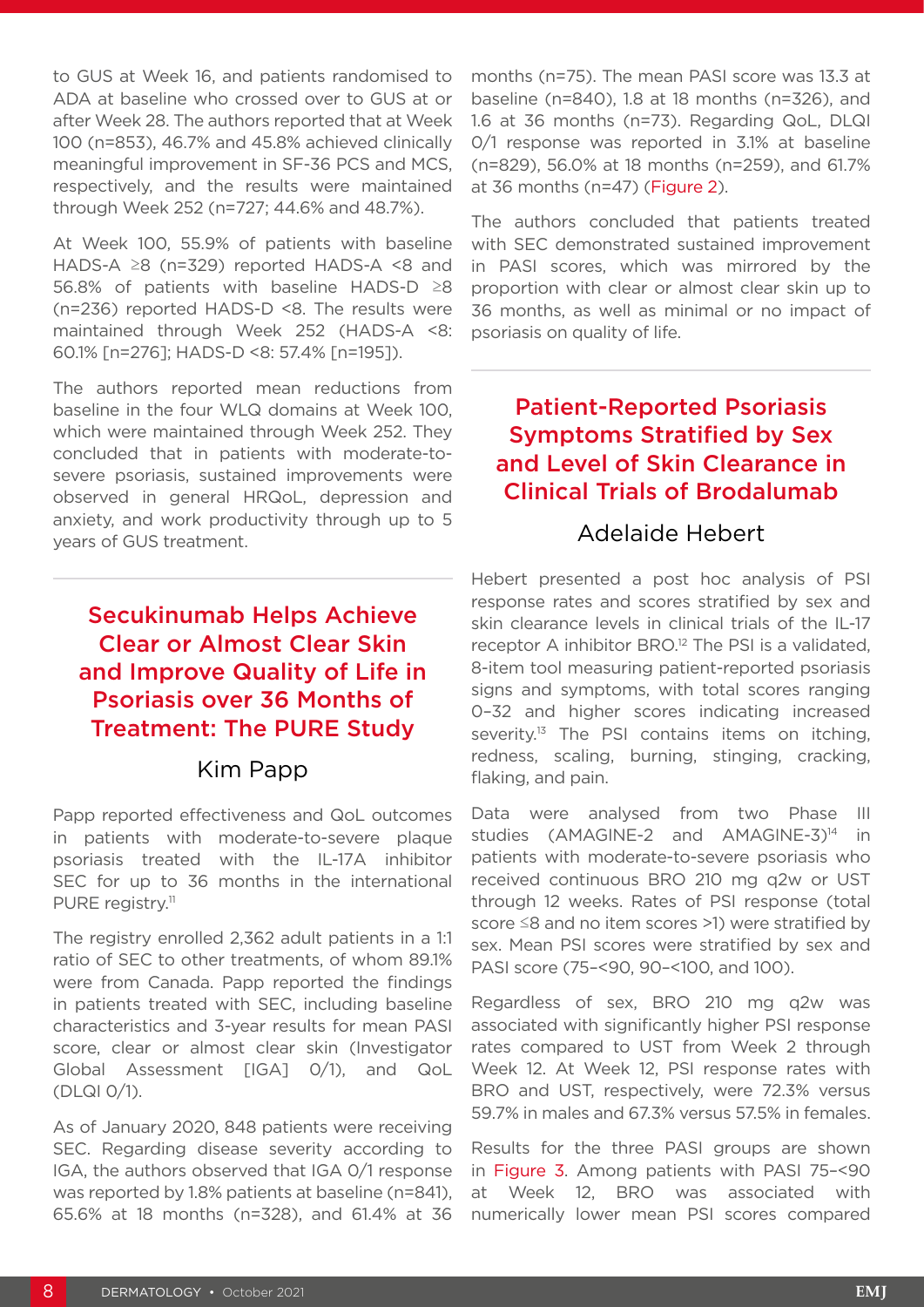

#### Figure 2: Percentage of secukinumab-treated patients reporting DLQI 0/1 response up to 36 months.

**Conclusions** BL: baseline; DLQI: Dermatology Life Quality Index; M: months; n: number of patients.



#### Figure 3: Mean total PSI scores at Week 12 stratified by sex and PASI scores.

PASI: Psoriasis Area and Severity Index; PSI: Psoriasis Symptom Inventory; q2w: every 2 weeks; SE: standard error.<br>.

**Disclosures** to UST for both males (4.89 versus 5.85) and **K. Papp** and **M. Gooderham** are advisors and investigators for Novartis. **M. Robern, M. Shaffelburg, D. Sajic,** females (6.40 versus 7.37).

**J. C. A. View S. 2008 C. A. C. A. S. A. View S. A. View S. A. View S. A. View S. A. View S. A. View S. A. View S. A. View S. A. View S. A. View S. A. View S. A. View S. A. View S. A. View S. A. View S. A. View S. A. Vie** All authors participated in the development of the poster for presentation. The authors thank Amrita The authors concluded that in male and female of PSI response by Week 2, with a trend toward greater symptom relief for those with incomplete PASI responses at Week 12 compared to UST.